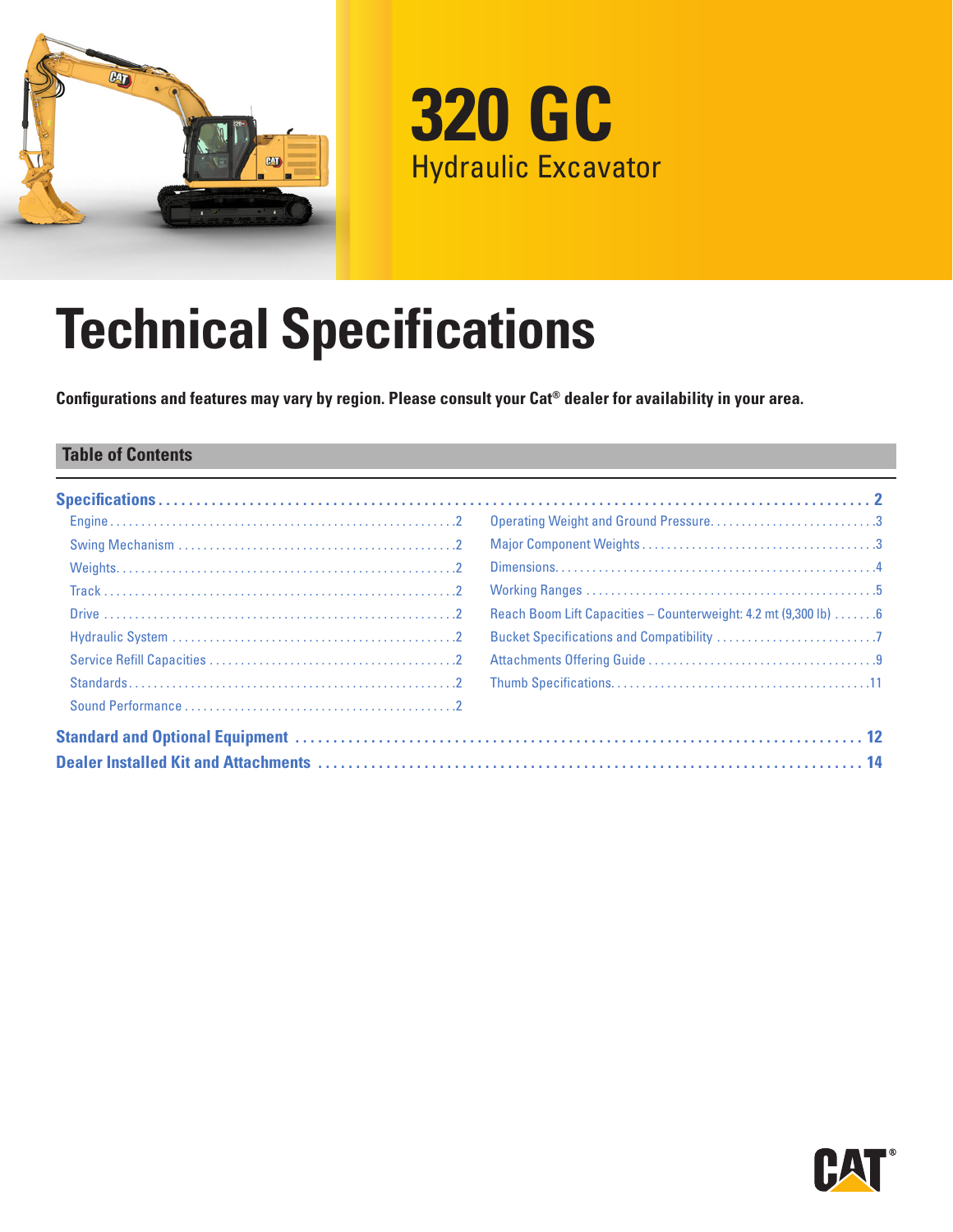<span id="page-1-0"></span>

| <b>Engine</b>                 |                      |                       |
|-------------------------------|----------------------|-----------------------|
| Engine Model                  | $Cat^{\otimes}$ C4.4 |                       |
| Net Power (ISO 9249:2007)     | 109 kW               | $146$ hp              |
| Engine Power (ISO 14396:2002) | $110$ kW             | 148 hp                |
| Bore                          | $105 \text{ mm}$     | 4 in                  |
| Stroke                        | $127 \text{ mm}$     | $5 \infty$            |
| Displacement                  | 4.4 L                | $269$ in <sup>3</sup> |
| _                             |                      |                       |

Biodiesel capability  $Up to B20^{(1)}$ 

• Meets U.S. EPA Tier 4 Final emission standards.

- Recommended for use up to 4500 m (14,764 ft) altitude with engine power derate above 3000 m (9,842.5 ft).
- Net power is tested per ISO 9249:2007. Standards in effect at the time of manufacture.
- Net power available at the flywheel when the engine is equipped with fan, air cleaner, aftertreatment, and alternator with engine speed at 2,000 rpm.
- Rated speed at 2,000 rpm.
- (1)Cat engines are compatible with the following renewable, alternative, and bio-fuels\* with lower greenhouse gas emission impact:
	- $\checkmark$  Up to B20 biodiesel (FAME)\*\*
	- $\checkmark$  Up to 100% HVO and GTL renewable fuels
- *\*Refer to guidelines for successful application. Please consult your Cat dealer or "Caterpillar Machine Fluids Recommendations" (SEBU6250) for details.*
- *\*\*For use of blends up to B100, consult your Cat dealer.*

#### **Swing Mechanism**

| Swing Speed          | $11.6$ rpm |              |
|----------------------|------------|--------------|
| Maximum Swing Torque | 74.4 kN·m  | 54,900 lb-ft |

#### **Weights**

Operating Weight 22 300 kg 49,200 lb

• Reach boom, R2.9 (9'6") stick, HD  $1.0 \text{ m}^3$  (1.31 yd<sup>3</sup>) bucket and 790 mm (31 in) triple grouser shoes.

#### **Track**

| <b>Standard Track Shoes Width</b>     | 790 mm | $31$ in |  |
|---------------------------------------|--------|---------|--|
| Number of Shoes (each side)           | 49     |         |  |
| Number of Track Rollers (each side)   |        |         |  |
| Number of Carrier Rollers (each side) |        |         |  |

#### **Drive**

| Gradeability           | $35^{\circ}/70\%$  |              |
|------------------------|--------------------|--------------|
| Maximum Travel Speed   | $5.9 \text{ km/h}$ | $3.6$ mph    |
| Maximum Drawbar Pull - | $205 \text{ kN}$   | $46,131$ lbf |
| Standard Undercarriage |                    |              |

#### **Hydraulic System**

| $442$ L/min      | $116$ gal/min     |
|------------------|-------------------|
| $(221 \times$    | $(58 \times$      |
| 2 pumps)         | 2 pumps)          |
| 35 000 kPa       | 5,075 psi         |
| 34 300 kPa       | 4,974 psi         |
| 25 000 kPa       | 3,625 psi         |
| $120 \text{ mm}$ | $4.7$ in          |
| $1260$ mm        | 49.6 in           |
| $135 \text{ mm}$ | $5.3$ in          |
| $1504$ mm        | 59.2 in           |
| $115 \text{ mm}$ | $4.5$ in          |
| 1104 mm          | $43.5 \text{ in}$ |
|                  |                   |

#### **Service Refill Capacities**

| <b>Fuel Tank Capacity</b>         | 345 L | 86.6 gal   |
|-----------------------------------|-------|------------|
| Cooling System                    | 25 L  | $6.6$ gal  |
| Engine Oil                        | 15L   | $4.0$ gal  |
| Swing Drive (each)                | 12. L | $3.2$ gal  |
| Final Drive (each)                | 4 L   | $1.1$ gal  |
| Hydraulic System (including tank) | 234 L | $61.8$ gal |
| Hydraulic Tank                    | 115 L | $30.4$ gal |
| <b>DEF</b> Tank                   | 39 L  | $10.3$ gal |
|                                   |       |            |

# **Standards**

| ISO 10265:2008          |
|-------------------------|
| ISO 12117-2:2008        |
| ISO 10262:1998 Level II |
|                         |

#### **Sound Performance**

| ISO 6395:2008 (external)     | 101 $dB(A)$        |
|------------------------------|--------------------|
| ISO $6396:2008$ (inside cab) | $70 \text{ dB}(A)$ |

• When properly installed and maintained, the cab offered by Caterpillar, when tested with doors and windows closed according to ANSI/SAE J1166 OCT98, meets OSHA and MSHA requirements for operator sound exposure limits in effect at time of manufacture.

• Hearing protection may be needed when operating with an open operator station and cab (when not properly maintained or doors/ windows open) for extended periods or in a noisy environment.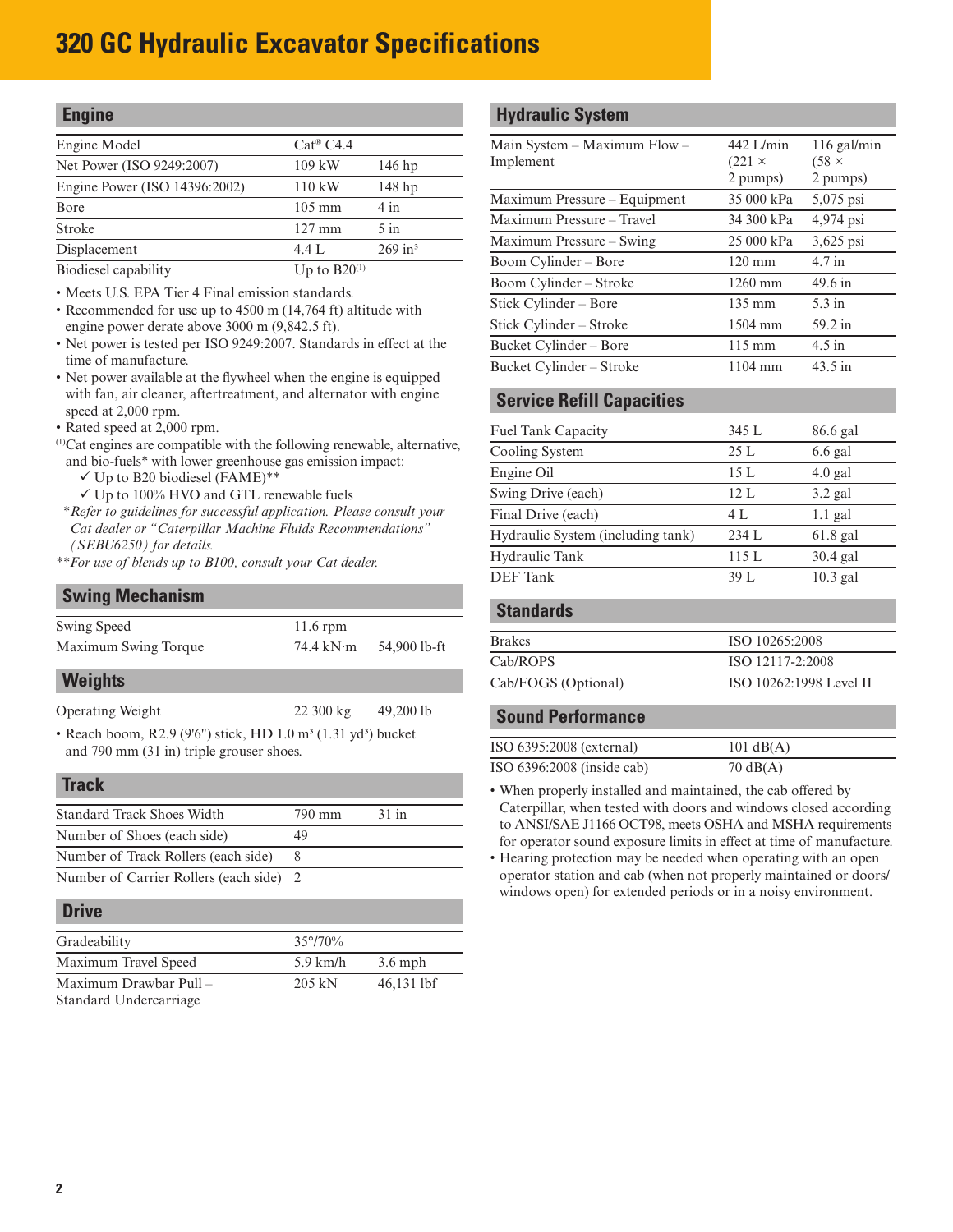# <span id="page-2-0"></span>**Operating Weight and Ground Pressure**

|                                                                                       | 790 mm (31 in)<br><b>Triple Grouser Shoes</b> |           |                        |           |
|---------------------------------------------------------------------------------------|-----------------------------------------------|-----------|------------------------|-----------|
|                                                                                       |                                               | Weight    | <b>Ground Pressure</b> |           |
| 4.2 mt (9,300 lb) Counterweight Base Machine                                          |                                               |           |                        |           |
| Reach Boom + R2.9 (9'6") Stick + 1.0 m <sup>3</sup> (1.31 yd <sup>3</sup> ) HD Bucket | $22300 \text{ kg}$                            | 49.200 lb | 35.2 kPa               | $5.1$ psi |

All operating weights include a 90% fuel tank with 75 kg (165 lb) operator.

# **Major Component Weights**

|                                                                                                                                                                                                                                                               | kg     | <b>Ib</b> |
|---------------------------------------------------------------------------------------------------------------------------------------------------------------------------------------------------------------------------------------------------------------|--------|-----------|
| Base Machine (with 4.2 mt [9,300 lb] counterweight, semi-HD swing frame, standard base frame with<br>HD track rollers and standard carrier rollers for long undercarriage, without boom cylinders – does not<br>include 90% fuel and 75 kg [165 lb] operator) | 14 800 | 32,600    |
| <b>Track Shoes:</b>                                                                                                                                                                                                                                           |        |           |
| 790 mm (31 in) Width, 10 mm (0.39 in) Thick Triple Grouser Track Shoes for Long Undercarriage<br>with Step Extension for ISO 2867:2011                                                                                                                        | 3290   | 7,300     |
| Two Boom Cylinders                                                                                                                                                                                                                                            | 340    | 750       |
| Weight of 90% Fuel Tank and 75 kg (165 lb) Operator                                                                                                                                                                                                           | 310    | 680       |
| Counterweight:                                                                                                                                                                                                                                                |        |           |
| 4.2 mt (9,300 lb) Counterweight                                                                                                                                                                                                                               | 4200   | 9,300     |
| Swing Frame:                                                                                                                                                                                                                                                  |        |           |
| Semi-HD Swing Frame                                                                                                                                                                                                                                           | 1910   | 4,210     |
| Undercarriage:                                                                                                                                                                                                                                                |        |           |
| Standard Base Frame with HD Track Rollers and Standard Carrier Rollers for Long Undercarriage                                                                                                                                                                 | 4390   | 9.700     |
| Booms (including lines, pins, stick cylinder):                                                                                                                                                                                                                |        |           |
| Reach Boom (5.7 m/18'8")                                                                                                                                                                                                                                      | 1690   | 3,700     |
| Sticks (including lines, pins, bucket cylinder, bucket linkage):                                                                                                                                                                                              |        |           |
| Reach Stick (R2.9B1/9'6")                                                                                                                                                                                                                                     | 980    | 2,200     |
| Buckets (without linkage):                                                                                                                                                                                                                                    |        |           |
| $1.0 \text{ m}^3$ (1.31 yd <sup>3</sup> ) HD                                                                                                                                                                                                                  | 880    | 1.900     |
| Quick Couplers:                                                                                                                                                                                                                                               |        |           |
| Pin Grabber QC                                                                                                                                                                                                                                                | 390    | 850       |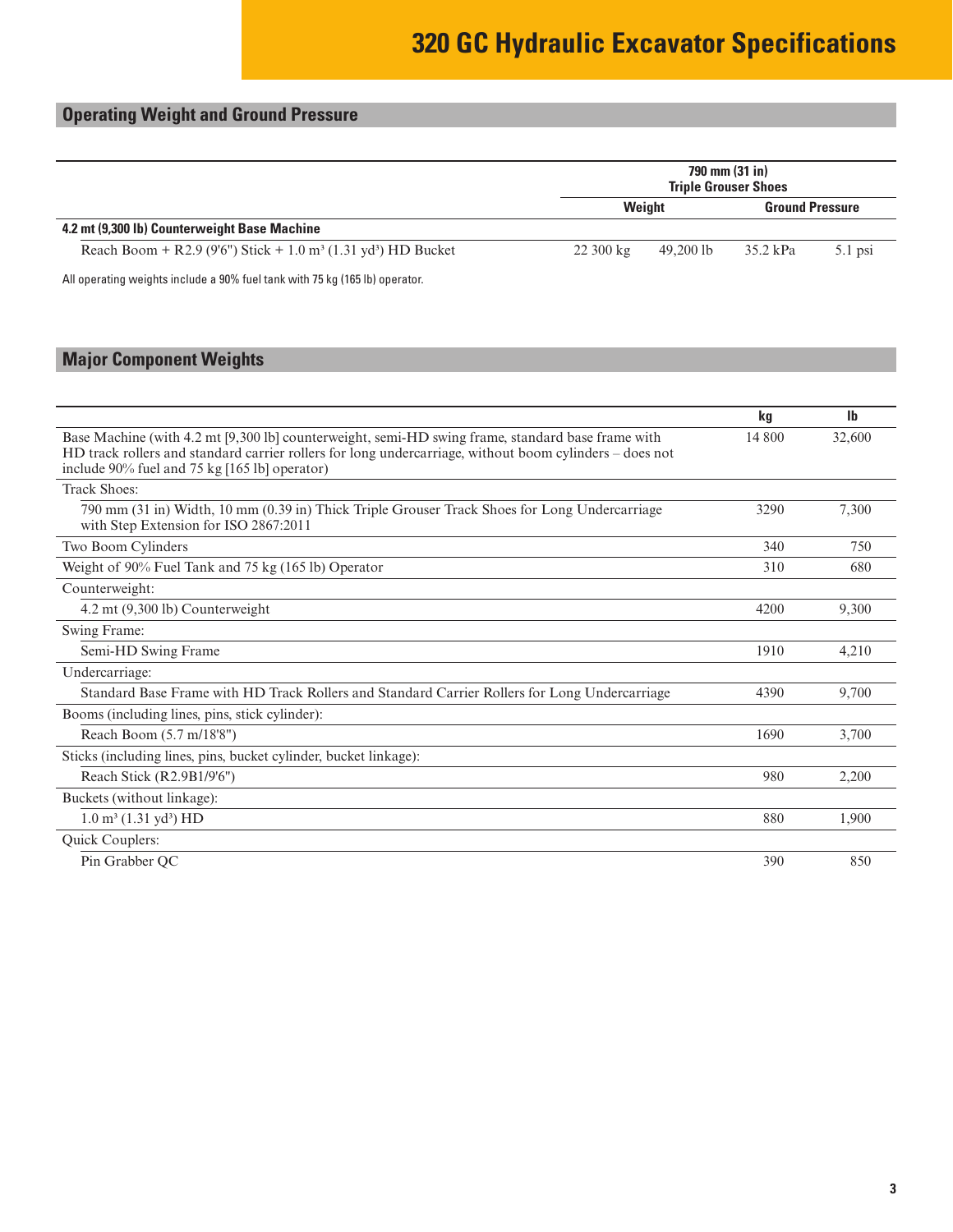# <span id="page-3-0"></span>**Dimensions**

All dimensions are approximate and may vary depending on bucket selection.



| <b>Boom Option</b>                  | <b>Reach Boom</b><br>$5.7$ m (18'8") |                     |  |
|-------------------------------------|--------------------------------------|---------------------|--|
| <b>Stick Option</b>                 | <b>Reach Stick</b><br>R2.9B1 (9'6")  |                     |  |
| 1 Machine Height:                   |                                      |                     |  |
| Top of Cab Height                   | 2960 mm                              | 9'9''               |  |
| Top of FOGS Height                  | 3100 mm                              | 10'2"               |  |
| Handrails Height                    | 2950 mm                              | 9'8''               |  |
| With Boom/Stick/Bucket Installed    | 3160 mm                              | 10'5"               |  |
| With Boom/Stick Installed           | 2910 mm                              | 9'7''               |  |
| With Boom Installed                 | 2480 mm                              | 8'2''               |  |
| 2 Machine Length:                   |                                      |                     |  |
| With Boom/Stick/Bucket Installed    | 9530 mm                              | 31'3''              |  |
| With Boom/Stick Installed           | 9500 mm                              | 31'2''              |  |
| With Boom Installed                 | 8450 mm                              | 27'9"               |  |
| 3 Upperframe Width without Walkways | 2780 mm                              | 9'1''               |  |
| 4 Tail Swing Radius                 | 2830 mm                              | 9'3''               |  |
| <b>5</b> Counterweight Clearance    | 1050 mm                              | 3'5''               |  |
| <b>6</b> Ground Clearance           | 470 mm                               | 1'7''               |  |
| 7 Track Length                      | 4450 mm                              | 14'7''              |  |
| 8 Length to Center of Rollers       | 3650 mm                              | 12'0''              |  |
| 9 Track Gauge                       | 2380 mm                              | 7'9''               |  |
| 10 Undercarriage Width:             |                                      |                     |  |
| $790$ mm $(31$ in) Shoes            | 3170 mm                              | 10'5"               |  |
| <b>Bucket Type</b>                  | HD                                   |                     |  |
| <b>Bucket Capacity</b>              | $1.14 \text{ m}^3$                   | $1.50 \text{ yd}^3$ |  |
| <b>Bucket Tip Radius</b>            | 1467 mm                              | 4'10"               |  |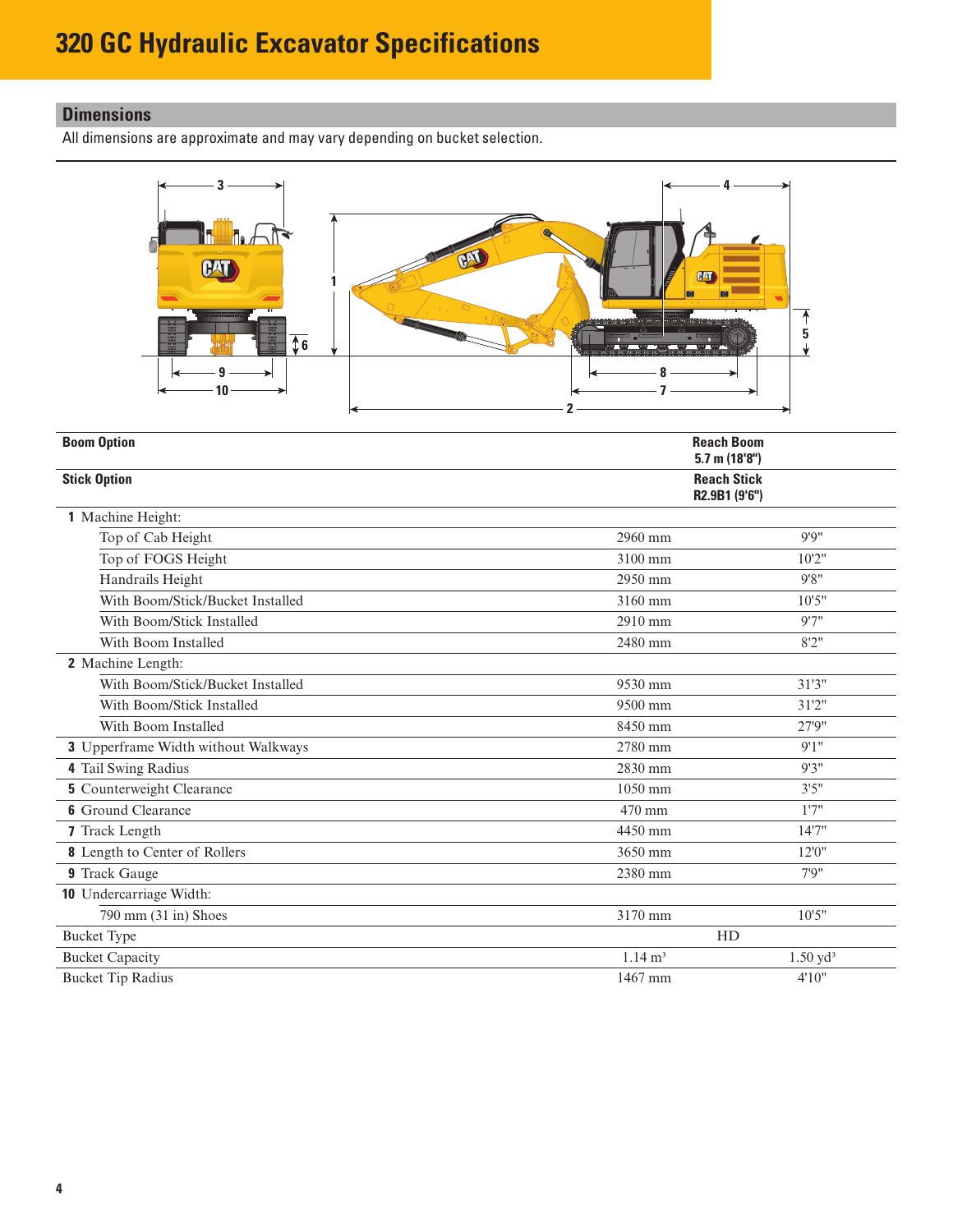# <span id="page-4-0"></span>**Working Ranges**

All dimensions are approximate and may vary depending on bucket selection.



| <b>Boom Option</b>                                  |                    | <b>Reach Boom</b><br>$5.7$ m $(18'8'')$ |
|-----------------------------------------------------|--------------------|-----------------------------------------|
| <b>Stick Option</b>                                 |                    | <b>Reach Stick</b><br>R2.9B1 (9'6")     |
| 1 Maximum Digging Depth                             | 6620 mm            | 21'9"                                   |
| <b>2</b> Maximum Reach at Ground Line               | 9760 mm            | 33'2"                                   |
| <b>3</b> Maximum Cutting Height                     | 9330 mm            | 30'7''                                  |
| 4 Maximum Loading Height                            | 6590 mm            | 21'7''                                  |
| <b>5</b> Minimum Loading Height                     | $2270$ mm          | 7'5''                                   |
| 6 Maximum Depth Cut for 2440 mm (8'0") Level Bottom | 6440 mm            | 21'2''                                  |
| <b>7</b> Maximum Vertical Wall Digging Depth        | 5360 mm            | 17'7''                                  |
| Bucket Digging Force (ISO)                          | $150 \text{ kN}$   | 33,720 lbf                              |
| Stick Digging Force (ISO)                           | 101 kN             | 22,710 lbf                              |
| <b>Bucket Type</b>                                  |                    | HD                                      |
| <b>Bucket Capacity</b>                              | $1.14 \text{ m}^3$ | $1.50 \text{ yd}^3$                     |
| <b>Bucket Tip Radius</b>                            | 1466 mm            | 4'10''                                  |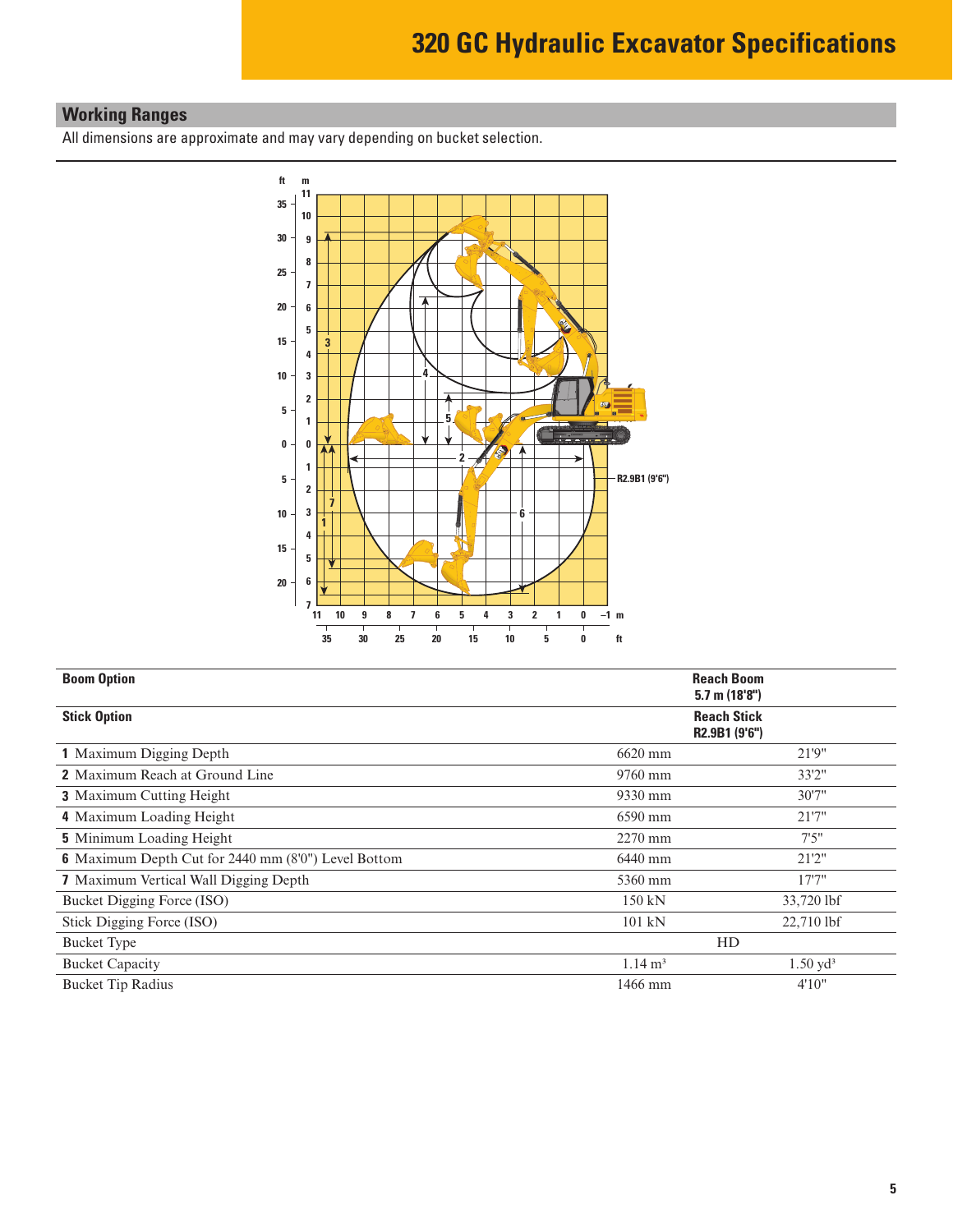## <span id="page-5-0"></span>**Reach Boom Lift Capacities – Counterweight: 4.2 mt (9,300 lb) – without Bucket**

| $2.9$ m $(9'6'') -$<br>$5.7$ m (18'8")<br><b>R2.9B1</b> |                    |                    |                                |                    |                 |                    | →              | 2380 mm (7'9")     | 790 mm (31")<br><b>Triple Grouser Shoes</b> |                  |               |                    | 3650 mm (12'0")<br>4450 mm (14'7") |               |
|---------------------------------------------------------|--------------------|--------------------|--------------------------------|--------------------|-----------------|--------------------|----------------|--------------------|---------------------------------------------|------------------|---------------|--------------------|------------------------------------|---------------|
|                                                         |                    |                    | $1.5 \text{ m}/5.0 \text{ ft}$ |                    | 3.0 m/10.0 ft   |                    | 4.5 m/15.0 ft  |                    | 6.0 m/20.0 ft                               |                  | 7.5 m/25.0 ft |                    |                                    |               |
|                                                         |                    | FU                 | 봒                              | FЧ,                | 봒               | <u>ір І</u> п      | 卓              | <u>rly</u>         | і                                           | ┇┏╟┓             | 与             | ┆┎║╻               |                                    | m<br>ft       |
| 7.5 <sub>m</sub><br>$25.0$ ft                           | kg<br>$\mathbf{I}$ |                    |                                |                    |                 |                    |                | *4350              | *4350                                       |                  |               | *3750<br>$*8.350$  | *3750<br>$*8,350$                  | 6.15<br>20.00 |
| 6.0 <sub>m</sub>                                        | kg                 |                    |                                |                    |                 |                    |                | *4950              | *4950                                       |                  |               | *3500              | *3500                              | 7.29          |
| 20.0 ft                                                 | $\mathbf{I}$       |                    |                                |                    |                 |                    |                | *10,900            | *10,900                                     |                  |               | $*7,650$           | $*7,650$                           | 24.17         |
| 4.5 <sub>m</sub>                                        | kg<br>$\mathbf{I}$ |                    |                                |                    |                 |                    |                | $*5450$            | 5450                                        | $*5150$          | 3850          | *3400              | *3400                              | 7.99          |
| $15.0$ ft<br>3.0 <sub>m</sub>                           | kg                 |                    |                                |                    |                 | *7950              | 7900           | *11,850<br>$*6250$ | 11,700<br>5200                              | *10,950<br>*5450 | 8,250<br>3750 | $*7,500$<br>*3500  | $*7,500$<br>3200                   | 26.67<br>8.36 |
| $10.0$ ft                                               | $\mathbf{I}$       |                    |                                |                    |                 | *17,150            | 17,000         | *13,600            | 11,200                                      | *11,900          | 8,100         | $*7,650$           | 7,050                              | 27.50         |
| 1.5 <sub>m</sub>                                        | kg                 |                    |                                |                    |                 | *9650              | 7400           | $*7100$            | 5000                                        | 5650             | 3650          | *3700              | 3100                               | 8.45          |
| $5.0$ ft                                                | $\mathbf{I}$       |                    |                                |                    |                 | *20,800            | 16,000         | *15,400            | 10,700                                      | 12,150           | 7,850         | $*8,100$           | 6,800                              | 28.33         |
| 0 <sub>m</sub>                                          | kg                 |                    |                                | *5800              | $*5800$         | $*10600$           | 7150           | 7700               | 4800                                        | 5550             | 3550          | $*4100$            | 3150                               | 8.26          |
| $0$ ft                                                  | $\mathbf{I}$       |                    |                                | *13,250            | *13,250         | *22,900            | 15,400         | 16,550             | 10,350                                      | 11,950           | 7,650         | $*9,000$           | 6,900                              | 27.50         |
| $-1.5 m$                                                | kg                 | $*6150$            | $*6150$                        | *10 000            | $*10000$        | *10700             | 7050           | 7600               | 4750                                        | 5550             | 3550          | *4800              | 3400                               | 7.78          |
| $-5.0$ ft                                               | <b>Ib</b>          | *13,800            | *13,800                        | *22,700            | *22,700         | *23,150            | 15,200         | 16,350             | 10,200                                      | 11,900           | 7,650         | *10,600            | 7,450                              | 25.83         |
| $-3.0 m$<br>$-10.0$ ft                                  | kg<br><b>Ib</b>    | *10 600<br>*23,800 | $*10600$<br>*23,800            | *14 150<br>*30,650 | 13700<br>29,400 | *10 000<br>*21,600 | 7150<br>15,350 | *7450<br>*15,950   | 4750<br>10,300                              |                  |               | $*6100$<br>*13,400 | 3950<br>8,750                      | 6.95<br>23.33 |
| $-4.5 m$                                                | kg                 |                    |                                | *11 300            | *11 300         | *8150              | 7300           |                    |                                             |                  |               | $*6150$            | 5450                               | 5.60          |
| $-15.0$ ft                                              | Ib                 |                    |                                | *24.200            | *24,200         | *17.300            | 15,800         |                    |                                             |                  |               | *13,500            | 12,200                             | 18.33         |
|                                                         |                    | $\star$            |                                |                    |                 |                    | ISO 10567:2007 |                    |                                             |                  |               |                    |                                    |               |



\*Indicates that the load is limited by hydraulic lifting capacity rather than tipping load. The above loads are in compliance with hydraulic excavator lift capacity standard ISO 10567:2007. They do not exceed 87% of hydraulic lifting capacity or 75% of tipping load. Weight of all lifting accessories must be deducted from the above lifting capacities. Lifting capacities are based on the machine standing on a firm, uniform supporting surface. The use of a work tool attachment point to handle/lift objects, could affect the machine lift performance.

Lift capacity stays with  $\pm 5\%$  for all available track shoes.

Always refer to the appropriate Operation and Maintenance Manual for specific product information.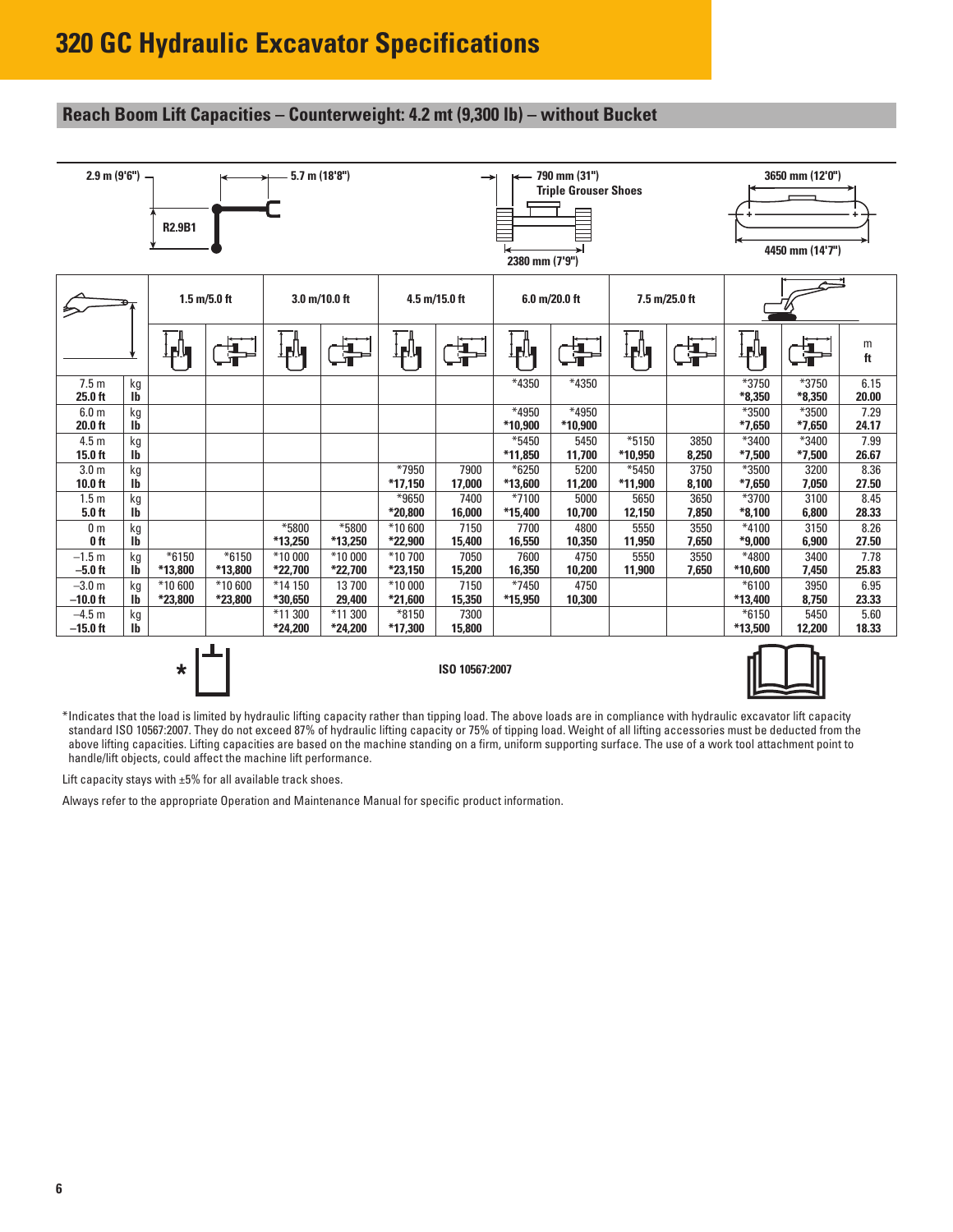## <span id="page-6-0"></span>**Bucket Specifications and Compatibility**

|                                         |                |      |                 |                                                                                                                                                                                                                                                                                                                                                                                                                                                                                                                                                                                                                                                                                                                                                                                                                                                                                                                                                                                                                                                                                                                                                                                                                                                                                                                                                                                                                                                                                        |                 |      |                |             | 4.2 mt (9,300 lb)<br>Counterweight |
|-----------------------------------------|----------------|------|-----------------|----------------------------------------------------------------------------------------------------------------------------------------------------------------------------------------------------------------------------------------------------------------------------------------------------------------------------------------------------------------------------------------------------------------------------------------------------------------------------------------------------------------------------------------------------------------------------------------------------------------------------------------------------------------------------------------------------------------------------------------------------------------------------------------------------------------------------------------------------------------------------------------------------------------------------------------------------------------------------------------------------------------------------------------------------------------------------------------------------------------------------------------------------------------------------------------------------------------------------------------------------------------------------------------------------------------------------------------------------------------------------------------------------------------------------------------------------------------------------------------|-----------------|------|----------------|-------------|------------------------------------|
|                                         |                |      | <b>Width</b>    |                                                                                                                                                                                                                                                                                                                                                                                                                                                                                                                                                                                                                                                                                                                                                                                                                                                                                                                                                                                                                                                                                                                                                                                                                                                                                                                                                                                                                                                                                        |                 |      |                | <b>Fill</b> | <b>Reach Boom</b>                  |
|                                         | Linkage        | mm   | in              | m <sup>3</sup>                                                                                                                                                                                                                                                                                                                                                                                                                                                                                                                                                                                                                                                                                                                                                                                                                                                                                                                                                                                                                                                                                                                                                                                                                                                                                                                                                                                                                                                                         | yd <sup>3</sup> | kg   | I <sub>b</sub> | $\%$        | R2.9 (9'6")                        |
| <b>Pin-On (No Quick Coupler)</b>        |                |      |                 |                                                                                                                                                                                                                                                                                                                                                                                                                                                                                                                                                                                                                                                                                                                                                                                                                                                                                                                                                                                                                                                                                                                                                                                                                                                                                                                                                                                                                                                                                        |                 |      |                |             |                                    |
| <b>General Duty Capacity</b>            | B              | 600  | 24              | 0.55                                                                                                                                                                                                                                                                                                                                                                                                                                                                                                                                                                                                                                                                                                                                                                                                                                                                                                                                                                                                                                                                                                                                                                                                                                                                                                                                                                                                                                                                                   | 0.72            | 620  | 1,366          | 100         |                                    |
|                                         | B              | 750  | 30              | 0.75                                                                                                                                                                                                                                                                                                                                                                                                                                                                                                                                                                                                                                                                                                                                                                                                                                                                                                                                                                                                                                                                                                                                                                                                                                                                                                                                                                                                                                                                                   | 0.98            | 717  | 1,580          | 100         | ●                                  |
|                                         | B              | 900  | 36              | 0.95                                                                                                                                                                                                                                                                                                                                                                                                                                                                                                                                                                                                                                                                                                                                                                                                                                                                                                                                                                                                                                                                                                                                                                                                                                                                                                                                                                                                                                                                                   | 1.24            | 793  | 1,747          | 100         |                                    |
|                                         | B              | 1050 | 42              | 1.16                                                                                                                                                                                                                                                                                                                                                                                                                                                                                                                                                                                                                                                                                                                                                                                                                                                                                                                                                                                                                                                                                                                                                                                                                                                                                                                                                                                                                                                                                   | 1.52            | 848  | 1,869          | 100         |                                    |
|                                         | B              | 1200 | 48              | 1.38                                                                                                                                                                                                                                                                                                                                                                                                                                                                                                                                                                                                                                                                                                                                                                                                                                                                                                                                                                                                                                                                                                                                                                                                                                                                                                                                                                                                                                                                                   | 1.80            | 924  | 2,038          | 100         | $\Theta$                           |
|                                         | B              | 1350 | 54              | 1.59                                                                                                                                                                                                                                                                                                                                                                                                                                                                                                                                                                                                                                                                                                                                                                                                                                                                                                                                                                                                                                                                                                                                                                                                                                                                                                                                                                                                                                                                                   | 2.08            | 1002 | 2,210          | 100         | $\circ$                            |
| <b>General Duty Capacity - Wide Tip</b> | B              | 600  | 24              | 0.55                                                                                                                                                                                                                                                                                                                                                                                                                                                                                                                                                                                                                                                                                                                                                                                                                                                                                                                                                                                                                                                                                                                                                                                                                                                                                                                                                                                                                                                                                   |                 |      | 1,360          |             |                                    |
|                                         | B              | 750  | 30              | 0.75                                                                                                                                                                                                                                                                                                                                                                                                                                                                                                                                                                                                                                                                                                                                                                                                                                                                                                                                                                                                                                                                                                                                                                                                                                                                                                                                                                                                                                                                                   | 0.98            | 715  | 1,576          | 100         |                                    |
|                                         | $\overline{B}$ | 900  | $\overline{36}$ |                                                                                                                                                                                                                                                                                                                                                                                                                                                                                                                                                                                                                                                                                                                                                                                                                                                                                                                                                                                                                                                                                                                                                                                                                                                                                                                                                                                                                                                                                        |                 |      |                |             | 0                                  |
|                                         | B              | 1050 | 42              | 1.16                                                                                                                                                                                                                                                                                                                                                                                                                                                                                                                                                                                                                                                                                                                                                                                                                                                                                                                                                                                                                                                                                                                                                                                                                                                                                                                                                                                                                                                                                   | 1.52            | 861  | 1,899          | 100         | O                                  |
|                                         | B              | 1200 | 48              |                                                                                                                                                                                                                                                                                                                                                                                                                                                                                                                                                                                                                                                                                                                                                                                                                                                                                                                                                                                                                                                                                                                                                                                                                                                                                                                                                                                                                                                                                        |                 |      |                |             | $\Theta$                           |
|                                         | B              | 1350 | $\overline{54}$ | <b>Capacity</b><br>Weight<br>0.72<br>617<br>100<br>0.95<br>1.24<br>791<br>1,743<br>100<br>1.38<br>1.80<br>938<br>2,069<br>100<br>2.08<br>1.59<br>1016<br>2,241<br>100<br>$\overline{\circ}$<br>647<br>100<br>0.46<br>0.60<br>1,426<br>$\bullet$<br>752<br>100<br>0.64<br>0.84<br>1,658<br>835<br>0.81<br>1.06<br>1,841<br>100<br>1.00<br>1.31<br>892<br>1,967<br>100<br>1.19<br>1.56<br>975<br>2,150<br>100<br>$\overline{\bullet}$<br>1.38<br>1.81<br>1060<br>2,336<br>100<br>X<br>1.26<br>0.96<br>898<br>1,980<br>100<br>1.14<br>1.49<br>983<br>2,167<br>100<br>X<br>0.46<br>0.61<br>683<br>1,506<br>90<br>$\bullet$<br>0.64<br>0.84<br>795<br>1,753<br>90<br>$\overline{90}$<br>0.81<br>1.06<br>885<br>1,950<br>1.31<br>948<br>2,091<br>90<br>1.00<br>1.19<br>1.56<br>1038<br>2,289<br>90<br>●<br>0.79<br>1.03<br>853<br>1,881<br>90<br>1.60<br>2.09<br>979<br>2,157<br>100<br>$\overline{O}$<br>1.76<br>2.31<br>2,303<br>100<br>$\overline{\circ}$<br>1045<br>1.01<br>1.32<br>651<br>100<br>1,436<br>$\bullet$<br>1.24<br>1.62<br>739<br>1,630<br>100<br>$\circledcirc$<br>0.90<br>1.18<br>948<br>2,090<br>100<br>100<br>1.11<br>1.45<br>1063<br>2,344<br>$\overline{\odot}$<br>1.83<br>1105<br>2,437<br>100<br>1.40<br>$\ominus$<br>1.61<br>1.23<br>1132<br>2,496<br>100<br>$\overline{\Theta}$<br>0.72<br>0.94<br>868<br>1,913<br>100<br>0.90<br>1.18<br>891<br>1.965<br>100<br>$\bullet$<br>Maximum load with pin-on (payload + bucket)<br>3180<br>kg<br>$\mathsf{lb}$<br>7,011 |                 |      |                |             |                                    |
| <b>Heavy Duty</b>                       | B              | 600  | 24              |                                                                                                                                                                                                                                                                                                                                                                                                                                                                                                                                                                                                                                                                                                                                                                                                                                                                                                                                                                                                                                                                                                                                                                                                                                                                                                                                                                                                                                                                                        |                 |      |                |             |                                    |
|                                         | B              | 750  | 30              |                                                                                                                                                                                                                                                                                                                                                                                                                                                                                                                                                                                                                                                                                                                                                                                                                                                                                                                                                                                                                                                                                                                                                                                                                                                                                                                                                                                                                                                                                        |                 |      |                |             |                                    |
|                                         | B              | 900  | 36              |                                                                                                                                                                                                                                                                                                                                                                                                                                                                                                                                                                                                                                                                                                                                                                                                                                                                                                                                                                                                                                                                                                                                                                                                                                                                                                                                                                                                                                                                                        |                 |      |                |             |                                    |
|                                         | B              | 1050 | 42              |                                                                                                                                                                                                                                                                                                                                                                                                                                                                                                                                                                                                                                                                                                                                                                                                                                                                                                                                                                                                                                                                                                                                                                                                                                                                                                                                                                                                                                                                                        |                 |      |                |             |                                    |
|                                         | B              | 1200 | 48              |                                                                                                                                                                                                                                                                                                                                                                                                                                                                                                                                                                                                                                                                                                                                                                                                                                                                                                                                                                                                                                                                                                                                                                                                                                                                                                                                                                                                                                                                                        |                 |      |                |             |                                    |
|                                         | B              | 1350 | 54              |                                                                                                                                                                                                                                                                                                                                                                                                                                                                                                                                                                                                                                                                                                                                                                                                                                                                                                                                                                                                                                                                                                                                                                                                                                                                                                                                                                                                                                                                                        |                 |      |                |             |                                    |
| <b>Heavy Duty Power</b>                 | B              | 1050 | 42              |                                                                                                                                                                                                                                                                                                                                                                                                                                                                                                                                                                                                                                                                                                                                                                                                                                                                                                                                                                                                                                                                                                                                                                                                                                                                                                                                                                                                                                                                                        |                 |      |                |             |                                    |
|                                         | B              | 1200 | 48              |                                                                                                                                                                                                                                                                                                                                                                                                                                                                                                                                                                                                                                                                                                                                                                                                                                                                                                                                                                                                                                                                                                                                                                                                                                                                                                                                                                                                                                                                                        |                 |      |                |             |                                    |
| <b>Severe Duty</b>                      | B              | 600  | 24              |                                                                                                                                                                                                                                                                                                                                                                                                                                                                                                                                                                                                                                                                                                                                                                                                                                                                                                                                                                                                                                                                                                                                                                                                                                                                                                                                                                                                                                                                                        |                 |      |                |             |                                    |
|                                         | B              | 750  | $30\,$          |                                                                                                                                                                                                                                                                                                                                                                                                                                                                                                                                                                                                                                                                                                                                                                                                                                                                                                                                                                                                                                                                                                                                                                                                                                                                                                                                                                                                                                                                                        |                 |      |                |             |                                    |
|                                         | B              | 900  | $\overline{36}$ |                                                                                                                                                                                                                                                                                                                                                                                                                                                                                                                                                                                                                                                                                                                                                                                                                                                                                                                                                                                                                                                                                                                                                                                                                                                                                                                                                                                                                                                                                        |                 |      |                |             |                                    |
|                                         | B              | 1050 | 42              |                                                                                                                                                                                                                                                                                                                                                                                                                                                                                                                                                                                                                                                                                                                                                                                                                                                                                                                                                                                                                                                                                                                                                                                                                                                                                                                                                                                                                                                                                        |                 |      |                |             |                                    |
|                                         | B              | 1200 | 48              |                                                                                                                                                                                                                                                                                                                                                                                                                                                                                                                                                                                                                                                                                                                                                                                                                                                                                                                                                                                                                                                                                                                                                                                                                                                                                                                                                                                                                                                                                        |                 |      |                |             |                                    |
| <b>Severe Duty Power</b>                | B              | 900  | 36              |                                                                                                                                                                                                                                                                                                                                                                                                                                                                                                                                                                                                                                                                                                                                                                                                                                                                                                                                                                                                                                                                                                                                                                                                                                                                                                                                                                                                                                                                                        |                 |      |                |             |                                    |
| Clean Up                                | B              | 1800 | $\overline{72}$ |                                                                                                                                                                                                                                                                                                                                                                                                                                                                                                                                                                                                                                                                                                                                                                                                                                                                                                                                                                                                                                                                                                                                                                                                                                                                                                                                                                                                                                                                                        |                 |      |                |             |                                    |
|                                         | B              | 2000 | 78              |                                                                                                                                                                                                                                                                                                                                                                                                                                                                                                                                                                                                                                                                                                                                                                                                                                                                                                                                                                                                                                                                                                                                                                                                                                                                                                                                                                                                                                                                                        |                 |      |                |             |                                    |
| <b>Ditch Cleaning</b>                   | B              | 1500 | 60              |                                                                                                                                                                                                                                                                                                                                                                                                                                                                                                                                                                                                                                                                                                                                                                                                                                                                                                                                                                                                                                                                                                                                                                                                                                                                                                                                                                                                                                                                                        |                 |      |                |             |                                    |
|                                         | B              | 1800 | 72              |                                                                                                                                                                                                                                                                                                                                                                                                                                                                                                                                                                                                                                                                                                                                                                                                                                                                                                                                                                                                                                                                                                                                                                                                                                                                                                                                                                                                                                                                                        |                 |      |                |             |                                    |
| <b>Ditch Cleaning Tilt</b>              | B              | 1500 | 60              |                                                                                                                                                                                                                                                                                                                                                                                                                                                                                                                                                                                                                                                                                                                                                                                                                                                                                                                                                                                                                                                                                                                                                                                                                                                                                                                                                                                                                                                                                        |                 |      |                |             |                                    |
|                                         | B              | 1800 | $\overline{72}$ |                                                                                                                                                                                                                                                                                                                                                                                                                                                                                                                                                                                                                                                                                                                                                                                                                                                                                                                                                                                                                                                                                                                                                                                                                                                                                                                                                                                                                                                                                        |                 |      |                |             |                                    |
|                                         | B              | 1800 | 72              |                                                                                                                                                                                                                                                                                                                                                                                                                                                                                                                                                                                                                                                                                                                                                                                                                                                                                                                                                                                                                                                                                                                                                                                                                                                                                                                                                                                                                                                                                        |                 |      |                |             |                                    |
|                                         | B              | 2000 | $\overline{79}$ |                                                                                                                                                                                                                                                                                                                                                                                                                                                                                                                                                                                                                                                                                                                                                                                                                                                                                                                                                                                                                                                                                                                                                                                                                                                                                                                                                                                                                                                                                        |                 |      |                |             |                                    |
| Tamping                                 | B              | 2200 | 86              |                                                                                                                                                                                                                                                                                                                                                                                                                                                                                                                                                                                                                                                                                                                                                                                                                                                                                                                                                                                                                                                                                                                                                                                                                                                                                                                                                                                                                                                                                        |                 |      |                |             |                                    |
|                                         | B              | 2200 | 86              |                                                                                                                                                                                                                                                                                                                                                                                                                                                                                                                                                                                                                                                                                                                                                                                                                                                                                                                                                                                                                                                                                                                                                                                                                                                                                                                                                                                                                                                                                        |                 |      |                |             |                                    |
|                                         |                |      |                 |                                                                                                                                                                                                                                                                                                                                                                                                                                                                                                                                                                                                                                                                                                                                                                                                                                                                                                                                                                                                                                                                                                                                                                                                                                                                                                                                                                                                                                                                                        |                 |      |                |             |                                    |
|                                         |                |      |                 |                                                                                                                                                                                                                                                                                                                                                                                                                                                                                                                                                                                                                                                                                                                                                                                                                                                                                                                                                                                                                                                                                                                                                                                                                                                                                                                                                                                                                                                                                        |                 |      |                |             |                                    |

The above loads are in compliance with hydraulic excavator standard EN474 5:2006 + A3:2013, they do not exceed 87% of hydraulic lifting capacity or 75% of tipping capacity with front linkage fully extended at ground line with bucket curled.

Capacity based on ISO 7451:2007.

Bucket weight with General Duty tips.

Caterpillar recommends using appropriate work tools to maximize the value customers receive from our products. Use of work tools, including buckets, which are outside of Caterpillar's recommendations or specifications for weight, dimensions, flows, pressures, etc. may result in less-than-optimal performance, including but not limited to reductions in production, stability, reliability, and component durability. Improper use of a work tool resulting in sweeping, prying, twisting and/or catching of heavy loads will reduce the life of the boom and stick.

*(continued on next page)*

**Maximum Material Density:** 2100 kg/m<sup>3</sup> (3,500 lb/yd<sup>3</sup>) 1800 kg/m3 (3,000 lb/yd3 ) 1500 kg/m<sup>3</sup> (2,500 lb/yd<sup>3</sup>) 1200 kg/m3 (2,000 lb/yd3 ) X Not Recommended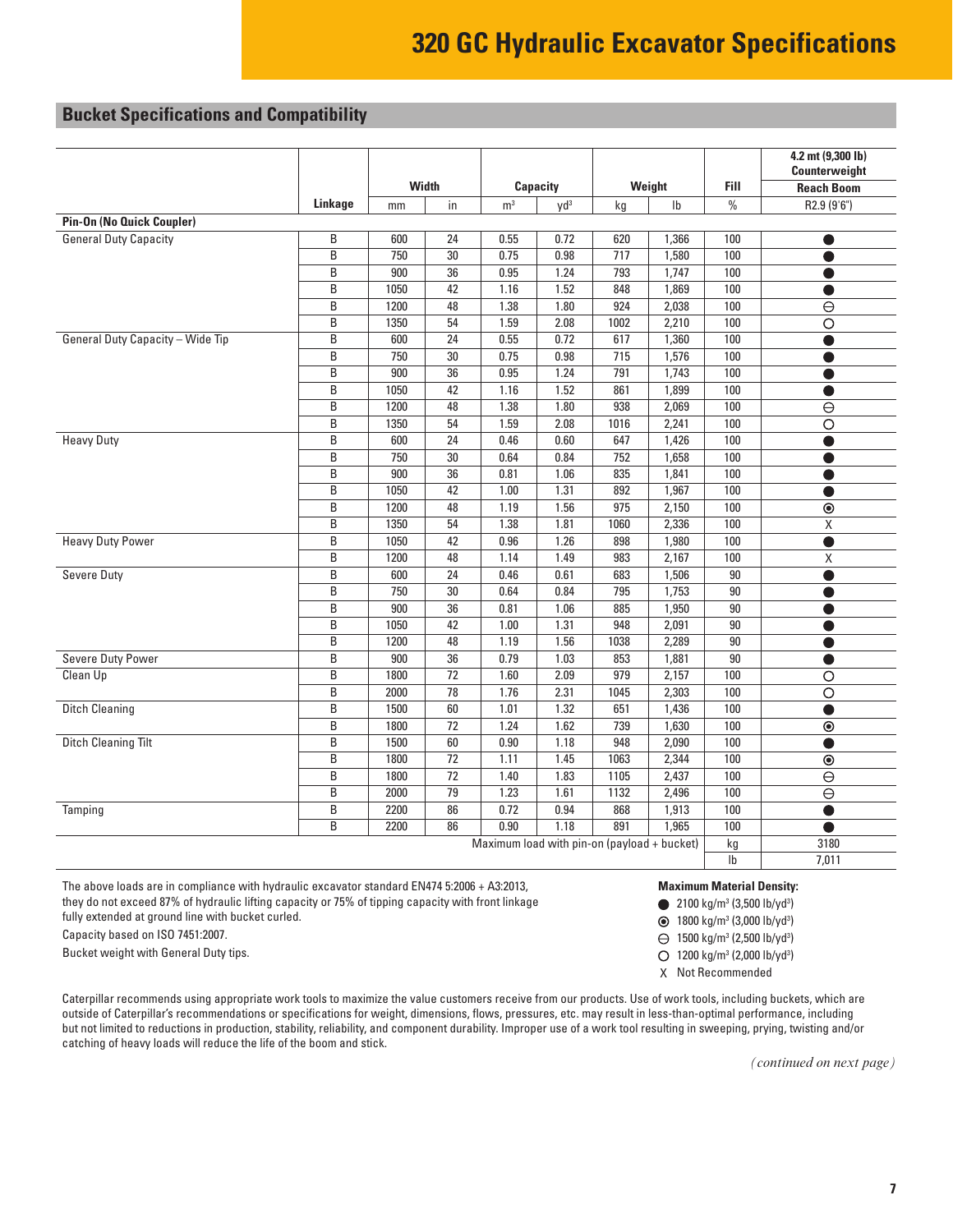## **Bucket Specifications and Compatibility** *(continued)*

|                                                                                                                                                                                                                 |                             |      |                 |                                              |                 |                  |                |                     | 4.2 mt (9,300 lb)<br>Counterweight |  |
|-----------------------------------------------------------------------------------------------------------------------------------------------------------------------------------------------------------------|-----------------------------|------|-----------------|----------------------------------------------|-----------------|------------------|----------------|---------------------|------------------------------------|--|
|                                                                                                                                                                                                                 |                             |      | Width           |                                              | <b>Capacity</b> |                  | Weight         | <b>Fill</b>         | <b>Reach Boom</b>                  |  |
|                                                                                                                                                                                                                 | Linkage                     | mm   | in              | m <sup>3</sup>                               | $yd^3$          | kg               | I <sub>b</sub> | $\%$                | R2.9 (9'6")                        |  |
| <b>With Cat Pin Grabber Coupler</b>                                                                                                                                                                             |                             |      |                 |                                              |                 |                  |                |                     |                                    |  |
| <b>General Duty Capacity</b>                                                                                                                                                                                    | B                           | 600  | 24              | 0.55                                         | 0.72            | 620              | 1,366          | 100                 | 0                                  |  |
|                                                                                                                                                                                                                 | B                           | 750  | 30              | 0.75                                         | 0.98            | $\overline{717}$ | 1,580          | 100                 | $\bullet$                          |  |
|                                                                                                                                                                                                                 | B                           | 900  | 36              | 0.95                                         | 1.24            | 793              | 1,747          | 100                 | ●                                  |  |
|                                                                                                                                                                                                                 | B                           | 1050 | 42              | 1.16                                         | 1.52            | 848              | 1,869          | 100                 | $\overline{\Theta}$                |  |
|                                                                                                                                                                                                                 | B                           | 1200 | 48              | 1.38                                         | 1.80            | 924              | 2,038          | 100                 | $\overline{\circ}$                 |  |
|                                                                                                                                                                                                                 | B                           | 1350 | 54              | 1.59                                         | 2.08            | 1002             | 2,210          | 100                 | $\overline\diamond$                |  |
|                                                                                                                                                                                                                 | B                           | 600  | 24              | 0.55                                         | 0.72            | 617              | 1,360          | 100                 | $\bullet$                          |  |
| <b>General Duty Capacity - Wide Tip</b><br><b>Heavy Duty</b><br><b>Heavy Duty Power</b><br>Heavy Duty Pin Grabber Performance<br><b>Severe Duty</b><br>Clean Up<br><b>Ditch Cleaning</b><br>Ditch Cleaning Tilt | B                           | 750  | 30              | 0.75                                         | 0.98            | 715              | 1,576          | 100                 | $\bullet$                          |  |
|                                                                                                                                                                                                                 | $\overline{B}$              | 900  | 36              | 0.95                                         | 1.24            | 791              | 1,743          | 100                 |                                    |  |
|                                                                                                                                                                                                                 | B                           | 1050 | 42              | 1.16                                         | 1.52            | 861              | 1,899          | 100                 | $\ominus$                          |  |
|                                                                                                                                                                                                                 | B                           | 1200 | 48              | 1.38                                         | 1.80            | 938              | 2,069          | 100                 | $\overline{\circ}$                 |  |
|                                                                                                                                                                                                                 | B                           | 1350 | 54              | 1.59                                         | 2.08            | 1016             | 2,241          | 100                 | $\overline\diamond$                |  |
|                                                                                                                                                                                                                 | B                           | 600  | 24              | 0.46                                         | 0.60            | 647              | 1,426          | 100                 |                                    |  |
|                                                                                                                                                                                                                 | B                           | 750  | 30              | 0.64                                         | 0.84            | 752              | 1,658          | 100                 | ●                                  |  |
|                                                                                                                                                                                                                 | B                           | 900  | 36              | 0.81                                         | 1.06            | 835              | 1,841          | 100                 | O                                  |  |
|                                                                                                                                                                                                                 | B                           | 1050 | $\overline{42}$ | 1.00                                         | 1.31            | 892              | 1,967          | 100                 | $\overline{\circ}$                 |  |
|                                                                                                                                                                                                                 | B                           | 1200 | 48              | 1.19                                         | 1.56            | 975              | 2,150          | 100                 | $\overline{\Theta}$                |  |
|                                                                                                                                                                                                                 | B                           | 1350 | 54              | 1.38                                         | 1.81            | 1060             | 2,336          | 100                 | $\overline{\circ}$                 |  |
|                                                                                                                                                                                                                 | B                           | 1050 | 42              | 0.96                                         | 1.26            | 898              | 1,980          | 100                 | $\overline{\circ}$                 |  |
|                                                                                                                                                                                                                 | B<br>1200<br>48<br>B<br>600 |      | 1.14            | 1.49                                         | 983             | 2,167            | 100            | $\overline{\Theta}$ |                                    |  |
|                                                                                                                                                                                                                 |                             |      | 24              | 0.44                                         | 0.57            | 682              | 1,503          | 100                 |                                    |  |
|                                                                                                                                                                                                                 | B                           | 750  | 30              | 0.60                                         | 0.79            | 787              | 1,735          | 100                 | $\bullet$                          |  |
|                                                                                                                                                                                                                 | B                           | 900  | 36              | 0.76                                         | 1.00            | 876              | 1,931          | $\overline{100}$    | Δ                                  |  |
|                                                                                                                                                                                                                 | B                           | 1050 | 42              | 0.93                                         | 1.22            | 940              | 2,072          | 100                 | $\odot$                            |  |
|                                                                                                                                                                                                                 | B                           | 1200 | 48              | 1.11                                         | 1.45            | 1031             | 2,272          | 100                 | $\overline{\Theta}$                |  |
|                                                                                                                                                                                                                 | B                           | 1350 | 54              | 1.28                                         | 1.67            | 1122             | 2,474          | 100                 | $\overline{\circ}$                 |  |
|                                                                                                                                                                                                                 | B                           | 600  | 24              | 0.46                                         | 0.61            | 683              | 1,506          | $\overline{90}$     |                                    |  |
|                                                                                                                                                                                                                 | B                           | 750  | 30              | 0.64                                         | 0.84            | 795              | 1,753          | 90                  | O                                  |  |
|                                                                                                                                                                                                                 | B                           | 900  | 36              | 0.81                                         | 1.06            | 885              | 1,950          | $90\,$              | $\bullet$                          |  |
|                                                                                                                                                                                                                 | B                           | 1050 | 42              | 1.00                                         | 1.31            | 948              | 2,091          | 90                  |                                    |  |
|                                                                                                                                                                                                                 | B                           | 1200 | 48              | 1.19                                         | 1.56            | 1038             | 2,289          | 90                  | $\overline{\Theta}$                |  |
|                                                                                                                                                                                                                 | B                           | 900  | 36              | 0.79                                         | 1.03            | 853              | 1,881          | 90                  |                                    |  |
|                                                                                                                                                                                                                 | B                           | 1800 | 72              | 1.60                                         | 2.09            | 979              | 2,157          | 100                 | ♦                                  |  |
|                                                                                                                                                                                                                 | B                           | 2000 | 78              | 1.76                                         | 2.31            | 1045             | 2,303          | 100                 | $\overline\diamond$                |  |
|                                                                                                                                                                                                                 | B                           | 1500 | 60              | 1.01                                         | 1.32            | 651              | 1,436          | 100                 |                                    |  |
|                                                                                                                                                                                                                 | B                           | 1800 | $\overline{72}$ | 1.24                                         | 1.62            | 739              | 1,630          | 100                 | $\overline{\Theta}$                |  |
|                                                                                                                                                                                                                 | B                           | 1500 | 60              | 0.90                                         | 1.18            | 948              | 2,090          | 100                 | $\bullet$                          |  |
|                                                                                                                                                                                                                 | $\overline{B}$              | 1800 | 72              | 1.11                                         | 1.45            | 1063             | 2,344          | 100                 | $\circledcirc$                     |  |
|                                                                                                                                                                                                                 | B                           | 1800 | $\overline{72}$ | 1.40                                         | 1.83            | 1105             | 2,437          | 100                 | $\overline{\Theta}$                |  |
|                                                                                                                                                                                                                 | B                           | 2000 | 79              | 1.23                                         | 1.61            | 1132             | 2,496          | 100                 | $\overline{\circ}$                 |  |
|                                                                                                                                                                                                                 |                             |      |                 | Maximum load with coupler (payload + bucket) |                 |                  |                | kg                  | 2760                               |  |
|                                                                                                                                                                                                                 |                             |      |                 |                                              |                 |                  |                | $\mathsf{lb}$       | 6,086                              |  |

The above loads are in compliance with hydraulic excavator standard EN474 5:2006 + A3:2013, they do not exceed 87% of hydraulic lifting capacity or 75% of tipping capacity with front linkage

fully extended at ground line with bucket curled.

Capacity based on ISO 7451:2007.

Bucket weight with General Duty tips.

**Maximum Material Density:**

2100 kg/m<sup>3</sup> (3,500 lb/yd<sup>3</sup>)

1800 kg/m3 (3,000 lb/yd3 )

- 1500 kg/m3 (2,500 lb/yd3 )
- 1200 kg/m3 (2,000 lb/yd3 )
- 900 kg/m3 (1,500 lb/yd3 )

Caterpillar recommends using appropriate work tools to maximize the value customers receive from our products. Use of work tools, including buckets, which are outside of Caterpillar's recommendations or specifications for weight, dimensions, flows, pressures, etc. may result in less-than-optimal performance, including but not limited to reductions in production, stability, reliability, and component durability. Improper use of a work tool resulting in sweeping, prying, twisting and/or catching of heavy loads will reduce the life of the boom and stick.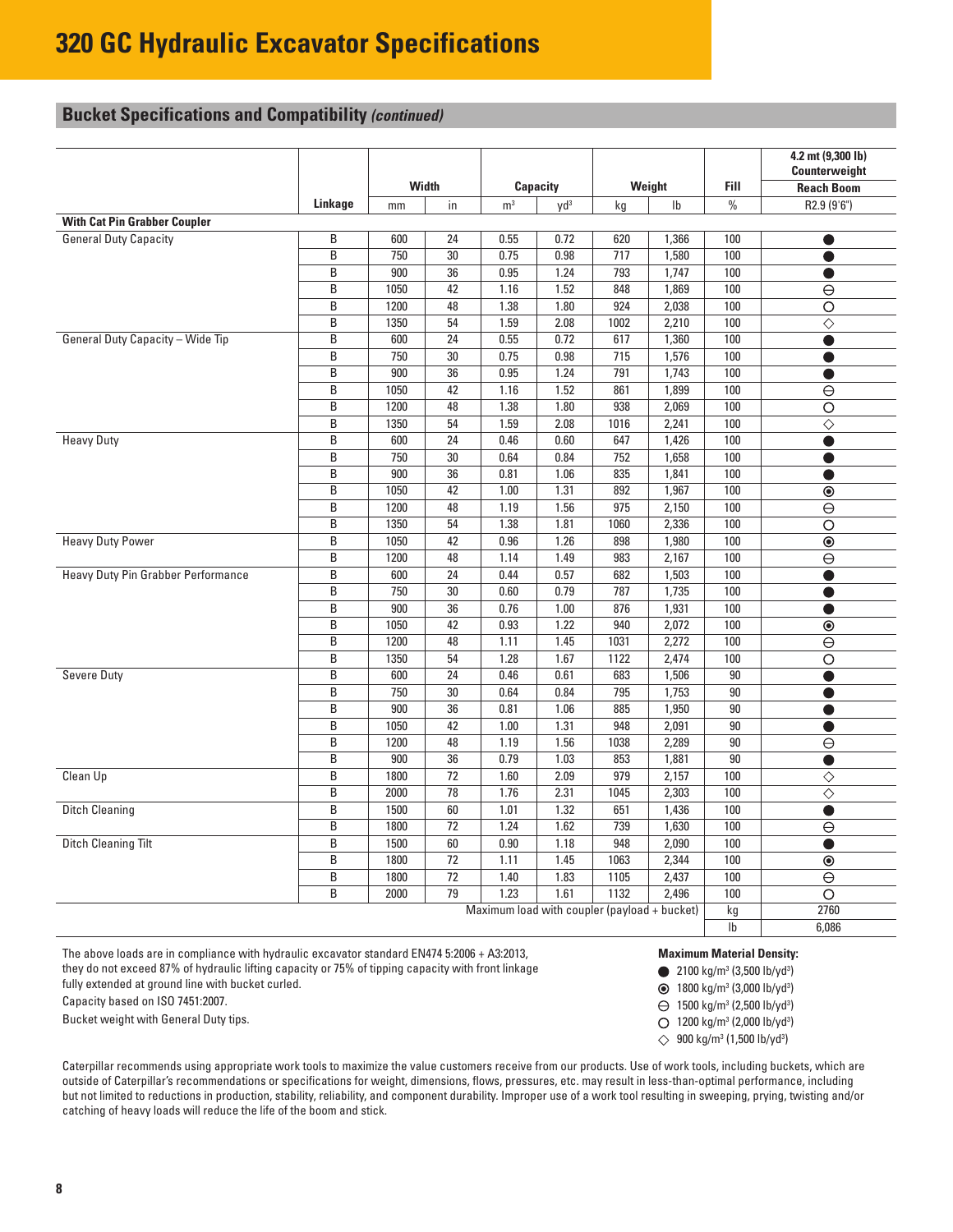## <span id="page-8-0"></span>**Attachments Offering Guide**

Not all Attachments are available in all regions. Consult your Cat dealer for configurations available in your region.

 $\overline{\checkmark}$  Match  $\overline{\checkmark}$  Working range front only  $\overline{\checkmark}$  Allowed usage on machine  $\perp$  less than 50%  $\leq$  Match  $\geq$  Working range front only  $\downarrow$  Hess than 50%  $\geq$  (3,000 lb/yd<sup>3</sup>)  $\geq$  (3,000 lb/yd<sup>3</sup>)  $\geq$  (2,000 lb/yd<sup>3</sup>) (2,000 lb/yd<sup>3</sup>)

1800 kg/m3

1200  $kg/m<sup>3</sup>$ (2,000 lb/yd3

| <b>PIN-ON ATTACHMENTS</b>          |                           |                   |
|------------------------------------|---------------------------|-------------------|
| Counterweight                      |                           | 4.2 mt (9,300 lb) |
| <b>Boom Type</b>                   |                           | <b>Reach</b>      |
| <b>Stick Length</b>                |                           | $2.9$ m $(9'6'')$ |
| Hydraulic Hammers                  | H115 S                    | $\checkmark$      |
|                                    | H120 GC                   | $\checkmark$      |
|                                    | <b>H120 GC S</b>          | $\checkmark$      |
|                                    | H120 S                    | $\checkmark$      |
|                                    | H130 S                    | $\checkmark$      |
| Multi-Processors                   | MP318 Concrete Cutter Jaw | $\checkmark$      |
|                                    | MP318 Demolition Jaw      | $\checkmark$      |
|                                    | MP318 Pulverizer Jaw      | $\checkmark$      |
|                                    | MP318 Shear Jaw           | $\checkmark$      |
|                                    | MP318 Universal Jaw       | $\checkmark$      |
| Demolition and Sorting Grapples    | G318                      | $\checkmark$      |
|                                    | G318 WH 800               | $\checkmark$      |
|                                    | G318 WH 1100              | $\checkmark$      |
| Mobile Scrap and Demolition Shears | S3025                     | $\checkmark$      |
|                                    | S3025 Flat Top            | $\checkmark$      |
| Compactors (Vibratory Plate)       | <b>CVP110</b>             | $\checkmark$      |
| Pulverizers                        | P218 Secondary Pulverizer | $\checkmark$      |
|                                    | P318 Primary Pulverizer   | $\checkmark$      |
| Orange Peel Grapples               | GSH420-500                | $\bullet$         |
|                                    | GSH420-600                | $\bullet$         |
|                                    | GSH420-750                | $\bullet$         |
|                                    | GSH425-750                | $\circ$           |
|                                    | GSH425-950                | $\circ$           |
|                                    | GSH520-500                | $\bullet$         |
|                                    | GSH520-600                | $\bullet$         |
|                                    | GSH520-750                |                   |
|                                    | GSH525-750                | $\circ$           |
|                                    |                           |                   |

*(continued on next page)*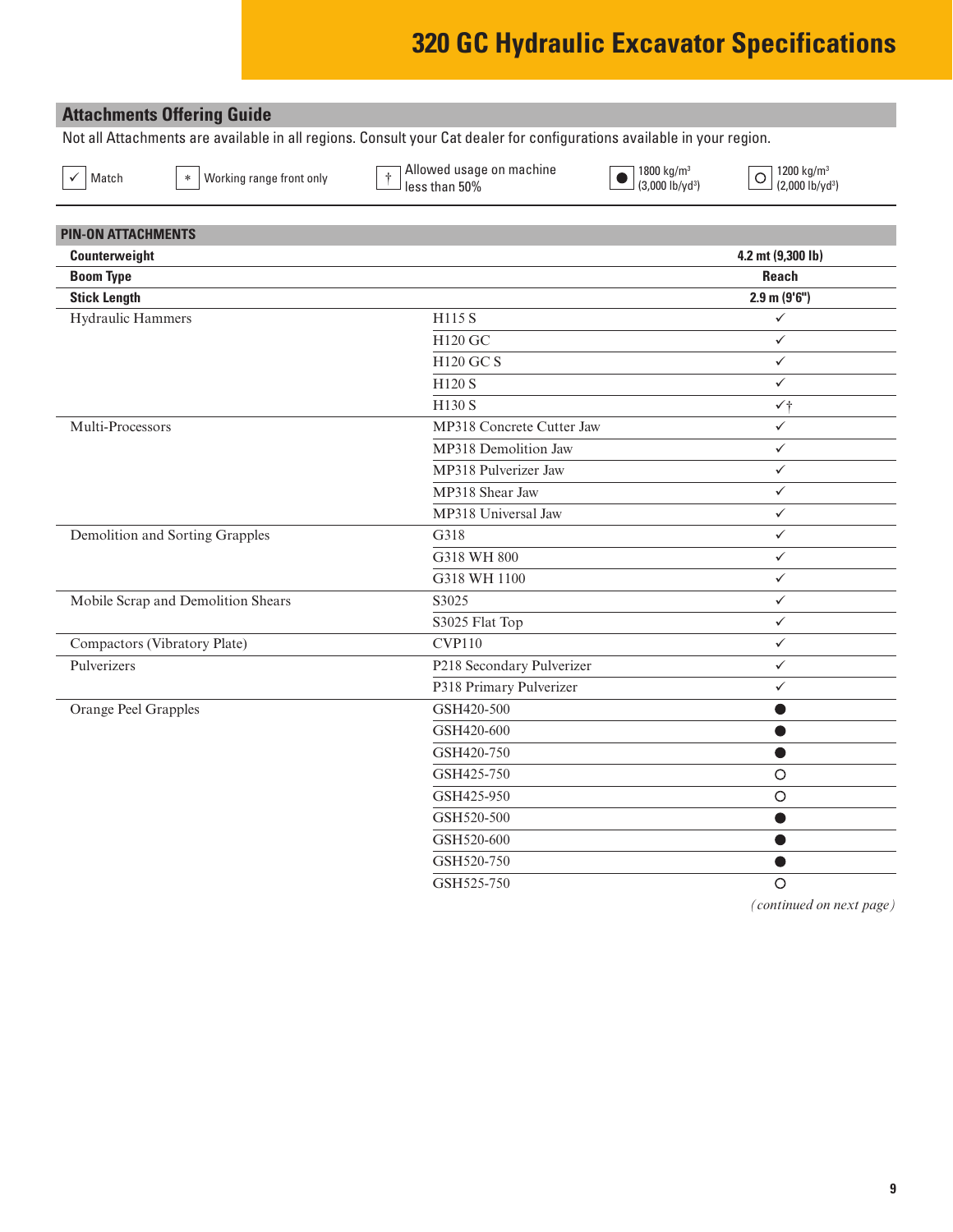| Match                                      | Working range front only<br>$\ast$                                                                                                                                                                                                       |                                  |                   |
|--------------------------------------------|------------------------------------------------------------------------------------------------------------------------------------------------------------------------------------------------------------------------------------------|----------------------------------|-------------------|
| <b>CAT PIN GRABBER COUPLER ATTACHMENTS</b> |                                                                                                                                                                                                                                          |                                  |                   |
| Counterweight                              |                                                                                                                                                                                                                                          |                                  | 4.2 mt (9,300 lb) |
| <b>Boom Type</b>                           |                                                                                                                                                                                                                                          |                                  | <b>Reach</b>      |
| <b>Stick Length</b>                        |                                                                                                                                                                                                                                          |                                  | $2.9$ m $(9'6'')$ |
| <b>Hydraulic Hammers</b>                   |                                                                                                                                                                                                                                          | H115 S                           | $\checkmark$      |
|                                            |                                                                                                                                                                                                                                          | <b>H120 GC</b>                   | $\checkmark$      |
|                                            |                                                                                                                                                                                                                                          | <b>H120 GC S</b>                 | $\checkmark$      |
|                                            |                                                                                                                                                                                                                                          | H120 S                           | $\checkmark$      |
|                                            |                                                                                                                                                                                                                                          | H130 GC                          | $\checkmark$ *+   |
|                                            |                                                                                                                                                                                                                                          | <b>H130 GC S</b>                 | $\checkmark$      |
|                                            |                                                                                                                                                                                                                                          | H130 S                           | $\checkmark$      |
| Multi-Processors                           |                                                                                                                                                                                                                                          | <b>MP318 Concrete Cutter Jaw</b> | $\checkmark$      |
|                                            |                                                                                                                                                                                                                                          | MP318 Demolition Jaw             | $\checkmark$      |
|                                            |                                                                                                                                                                                                                                          | MP318 Pulverizer Jaw             | $\checkmark$      |
|                                            |                                                                                                                                                                                                                                          | MP318 Shear Jaw                  | $\checkmark$      |
|                                            |                                                                                                                                                                                                                                          | MP318 Universal Jaw              | $\checkmark$      |
| Demolition and Sorting Grapples            | <b>Attachments Offering Guide (continued)</b><br>Not all Attachments are available in all regions. Consult your Cat dealer for configurations available in your region.<br>Allowed usage on machine less than 50%<br>G318<br>G318 WH 800 | $\checkmark$                     |                   |
|                                            |                                                                                                                                                                                                                                          |                                  | $\checkmark$      |
|                                            |                                                                                                                                                                                                                                          | G318 WH 1100                     | $\checkmark^*$    |

Mobile Scrap and Demolition Shears S3025 S3025 Compactors (Vibratory Plate) CVP110 V Pulverizers P218 Secondary Pulverizer ü

| <b>BOOM-MOUNT ATTACHMENTS</b>      |                                |                             |
|------------------------------------|--------------------------------|-----------------------------|
| Counterweight                      |                                | 4.2 mt $(9,300 \text{ lb})$ |
| <b>Boom Type</b>                   |                                | Reach                       |
| Mobile Scrap and Demolition Shears | S <sub>2</sub> 0 <sub>50</sub> |                             |
|                                    | S3035                          |                             |
|                                    | S3035 Flat Top                 |                             |

P318 Primary Pulverizer  $\checkmark$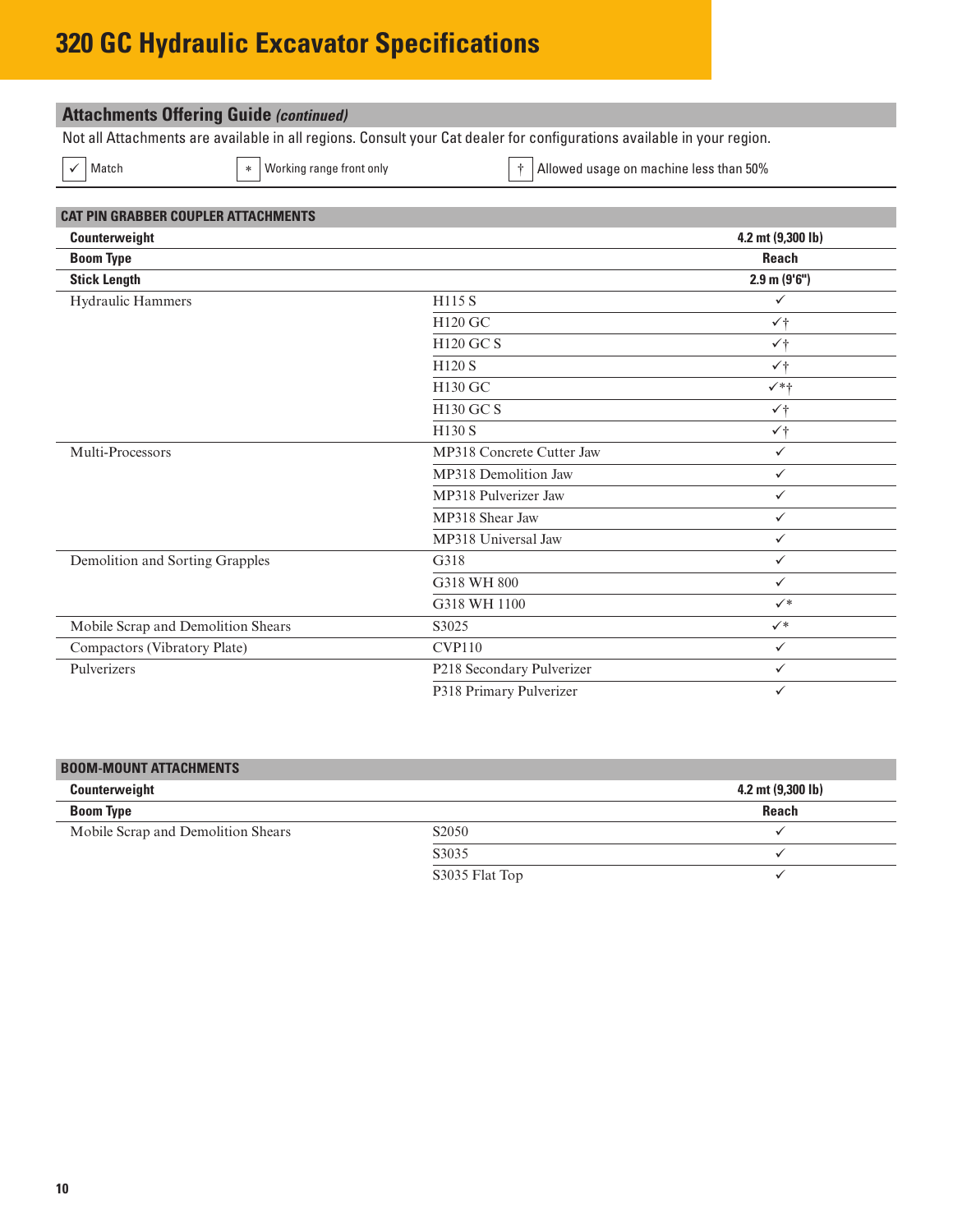# <span id="page-10-0"></span>**Thumb Specifications**

| Match<br>$\checkmark$         |                 |              |    |              |                 | No Match     |                |              |                   |              |                |
|-------------------------------|-----------------|--------------|----|--------------|-----------------|--------------|----------------|--------------|-------------------|--------------|----------------|
|                               |                 |              |    |              | <b>Pro Plus</b> |              | Pro            |              | <b>Stiff Link</b> |              | <b>Utility</b> |
|                               | <b>Tooth</b>    | <b>Width</b> |    |              | <b>Cat Pin</b>  |              | <b>Cat Pin</b> |              | <b>Cat Pin</b>    |              | <b>Cat Pin</b> |
| <b>Bucket Type</b>            | <b>Quantity</b> | mm           | in | Pin-on       | Grabber         | Pin-on       | Grabber        | Pin-on       | Grabber           | Pin-on       | Grabber        |
| <b>General Duty</b>           | 5               | 902          | 36 | $\checkmark$ | $\checkmark$    | $\checkmark$ | $\checkmark$   | $\checkmark$ | $\checkmark$      | $\checkmark$ | $\checkmark$   |
|                               | 5               | 1056         | 42 | $\checkmark$ | $\checkmark$    | $\checkmark$ | $\checkmark$   | $\checkmark$ | $\checkmark$      | $\checkmark$ | $\checkmark$   |
|                               | 6               | 1208         | 48 | $\checkmark$ | $\checkmark$    | $\checkmark$ | $\checkmark$   | $\checkmark$ | $\checkmark$      | $\checkmark$ | $\checkmark$   |
|                               | $\overline{7}$  | 1350         | 54 | ✓            | $\checkmark$    | $\checkmark$ | $\checkmark$   | $\checkmark$ | $\checkmark$      | $\checkmark$ | $\checkmark$   |
| <b>Heavy Duty</b>             | 5               | 902          | 36 | $\checkmark$ | $\checkmark$    | $\checkmark$ | $\checkmark$   | $\checkmark$ | $\checkmark$      | $\checkmark$ | $\checkmark$   |
|                               | 5               | 1056         | 42 | $\checkmark$ | $\checkmark$    | $\checkmark$ | $\checkmark$   | $\checkmark$ | $\checkmark$      | $\checkmark$ | ✓              |
|                               | 6               | 1208         | 48 | $\checkmark$ | $\checkmark$    | $\checkmark$ | $\checkmark$   | $\checkmark$ | $\checkmark$      | $\checkmark$ | $\checkmark$   |
|                               | $\overline{7}$  | 1350         | 54 | $\checkmark$ | $\checkmark$    | $\checkmark$ | $\checkmark$   | $\checkmark$ | $\checkmark$      | $\checkmark$ | $\checkmark$   |
| <b>Heavy Duty Power</b>       | 5               | 1056         | 42 | $\checkmark$ | $\checkmark$    | $\checkmark$ | $\checkmark$   | $\checkmark$ | $\checkmark$      | $\checkmark$ | $\checkmark$   |
|                               | 6               | 1208         | 48 |              |                 |              | $\checkmark$   | $\checkmark$ | $\checkmark$      | $\checkmark$ | $\checkmark$   |
| Severe Duty                   | 5               | 902          | 36 | $\checkmark$ | $\checkmark$    | $\checkmark$ | $\checkmark$   | $\checkmark$ | $\checkmark$      | $\checkmark$ | $\checkmark$   |
|                               | 5               | 1056         | 42 | $\checkmark$ | $\checkmark$    | $\checkmark$ | $\checkmark$   | $\checkmark$ | $\checkmark$      | $\checkmark$ | $\checkmark$   |
|                               | 6               | 1208         | 48 | $\checkmark$ | $\checkmark$    | $\checkmark$ | $\checkmark$   | $\checkmark$ | $\checkmark$      | $\checkmark$ | ✓              |
| Pin Grabber                   | 5               | 902          | 36 |              | $\checkmark$    |              |                |              |                   | $\checkmark$ | $\checkmark$   |
| Performance<br><b>Buckets</b> | 5               | 1056         | 42 |              | $\checkmark$    |              | $\checkmark$   |              |                   | $\checkmark$ | $\checkmark$   |
|                               | 6               | 1208         | 48 |              | $\checkmark$    |              |                |              |                   | ✓            | ✓              |
|                               | $\overline{7}$  | 1350         | 54 |              |                 |              |                |              |                   | $\checkmark$ | $\checkmark$   |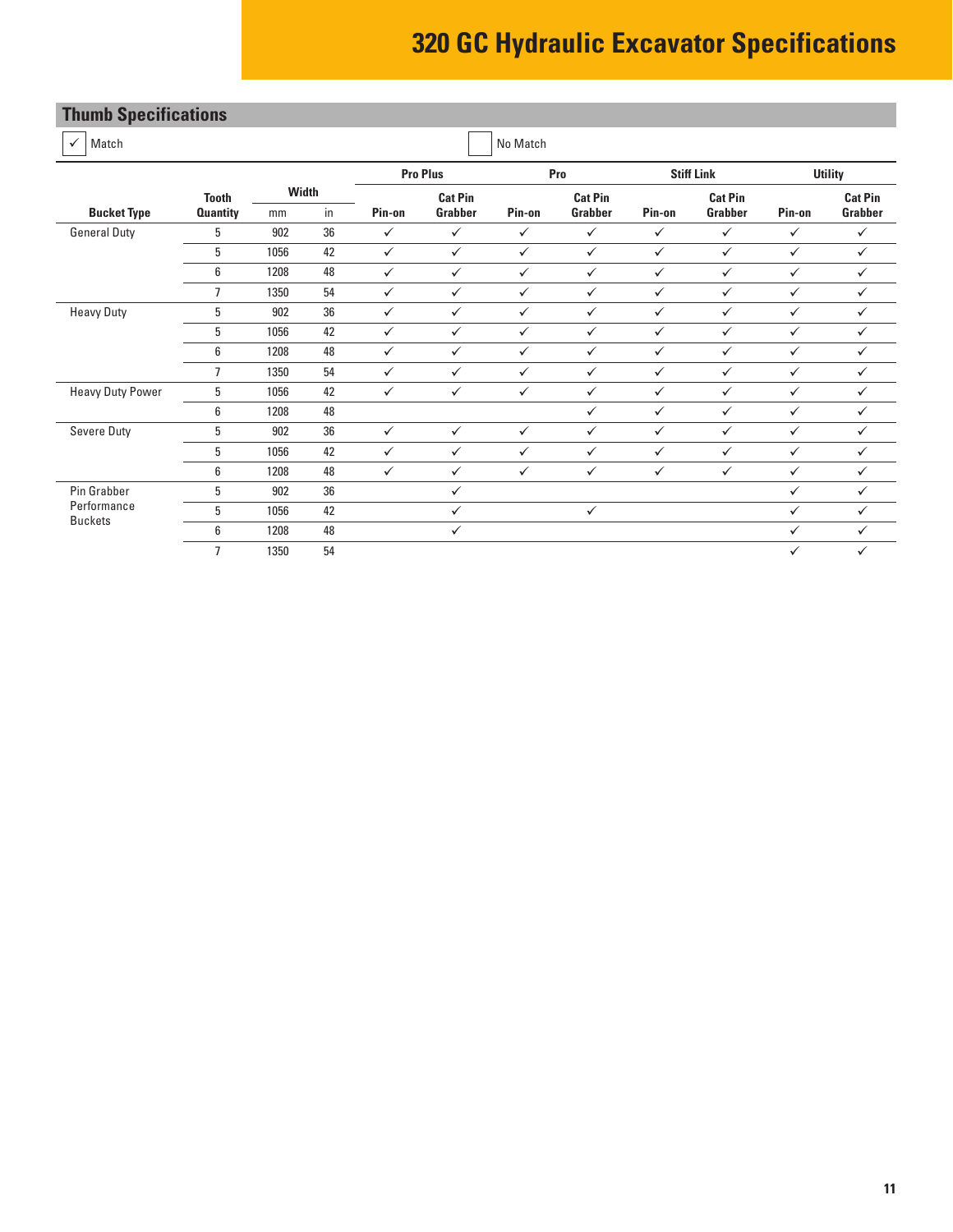# <span id="page-11-0"></span>**Standard and Optional Equipment**

Standard and optional equipment may vary. Consult your Cat dealer for details.

|                                                                             | <b>Standard</b> | <b>Optional</b> |                                                                                      | <b>Standard</b> | <b>Optional</b> |
|-----------------------------------------------------------------------------|-----------------|-----------------|--------------------------------------------------------------------------------------|-----------------|-----------------|
| <b>CAB</b>                                                                  |                 |                 | <b>ENGINE</b>                                                                        |                 |                 |
| ROPS, standard sound suppression                                            | $\checkmark$    |                 | Two selectable power modes                                                           | ✓               |                 |
| High-resolution 203 mm (8 in)                                               | ✓               |                 | Automatic engine speed control                                                       | ✓               |                 |
| LCD touch screen monitor                                                    |                 |                 | Auto engine idle shutdown                                                            | ✓               |                 |
| Auto bi-level air conditioner                                               | $\checkmark$    |                 | Work up to 3000 m (9,842.5 ft) above sea                                             | ✓               |                 |
| Jog dial and shortcut keys for<br>monitor control                           | $\checkmark$    |                 | level without engine power de-rating<br>$52^{\circ}$ C (125° F) high-ambient cooling | ✓               |                 |
| Keyless push-to-start engine control                                        | $\checkmark$    |                 | capacity                                                                             |                 |                 |
| Height-adjustable console, three steps<br>with tool                         | ✓               |                 | Cold starting capability for<br>$-32^{\circ}$ C $(-25^{\circ}$ F)                    | ✓               |                 |
| Fixed left-side console                                                     | $\checkmark$    |                 | Double element air filter                                                            | ✓               |                 |
| <b>Cat Stick Steer</b>                                                      |                 | ✓               | with integrated precleaner                                                           |                 |                 |
| Mechanically adjustable seat suspension                                     | $\checkmark$    |                 | Electric fuel priming pump                                                           | ✓               |                 |
| 51 mm (2") orange seat belt                                                 | $\checkmark$    |                 | Electric cooling fans with                                                           |                 |                 |
| Bluetooth <sup>®</sup> integrated radio<br>(no USB, aux port or microphone) | ✓               |                 | auto-reverse function<br><b>HYDRAULIC SYSTEM</b>                                     |                 |                 |
| 12V DC outlets                                                              | $\checkmark$    |                 | Boom and stick regeneration circuits                                                 | ✓               |                 |
| Document storage                                                            | $\checkmark$    |                 | Boom and stick lowering check valves                                                 |                 | ✓               |
| Cup and bottle holders                                                      | $\checkmark$    |                 | Electronic main control valve                                                        | ✓               |                 |
| Openable two-piece front window                                             | $\checkmark$    |                 | Auto hydraulic oil warm up                                                           | ✓               |                 |
| Upper radial wiper with washer                                              | $\checkmark$    |                 | Auto two-speed travel                                                                | ✓               |                 |
| Openable steel hatch                                                        | $\checkmark$    |                 | Boom and stick drift reduction valve                                                 | ✓               |                 |
| LED dome light                                                              | $\checkmark$    |                 | Element type main hydraulic filter                                                   | $\checkmark$    |                 |
| Roller front sunscreen                                                      | $\checkmark$    |                 | Three button joysticks                                                               | ✓               |                 |
| Roller rear sunscreen                                                       |                 | ✓               | Slider joysticks                                                                     |                 | ✓               |
| Rear window emergency exit                                                  | $\checkmark$    |                 | Tandem type electronic main pump                                                     | $\checkmark$    |                 |
| Washable floor mat                                                          | $\checkmark$    |                 | Fine swing control                                                                   | ✓               |                 |
| Beacon ready                                                                | ✓               |                 | Tool Control (two pumps, one/two way<br>high-pressure flow)                          |                 |                 |

Quick coupler circuit for Cat Pin Grabber  $\checkmark$ 

*(continued on next page)*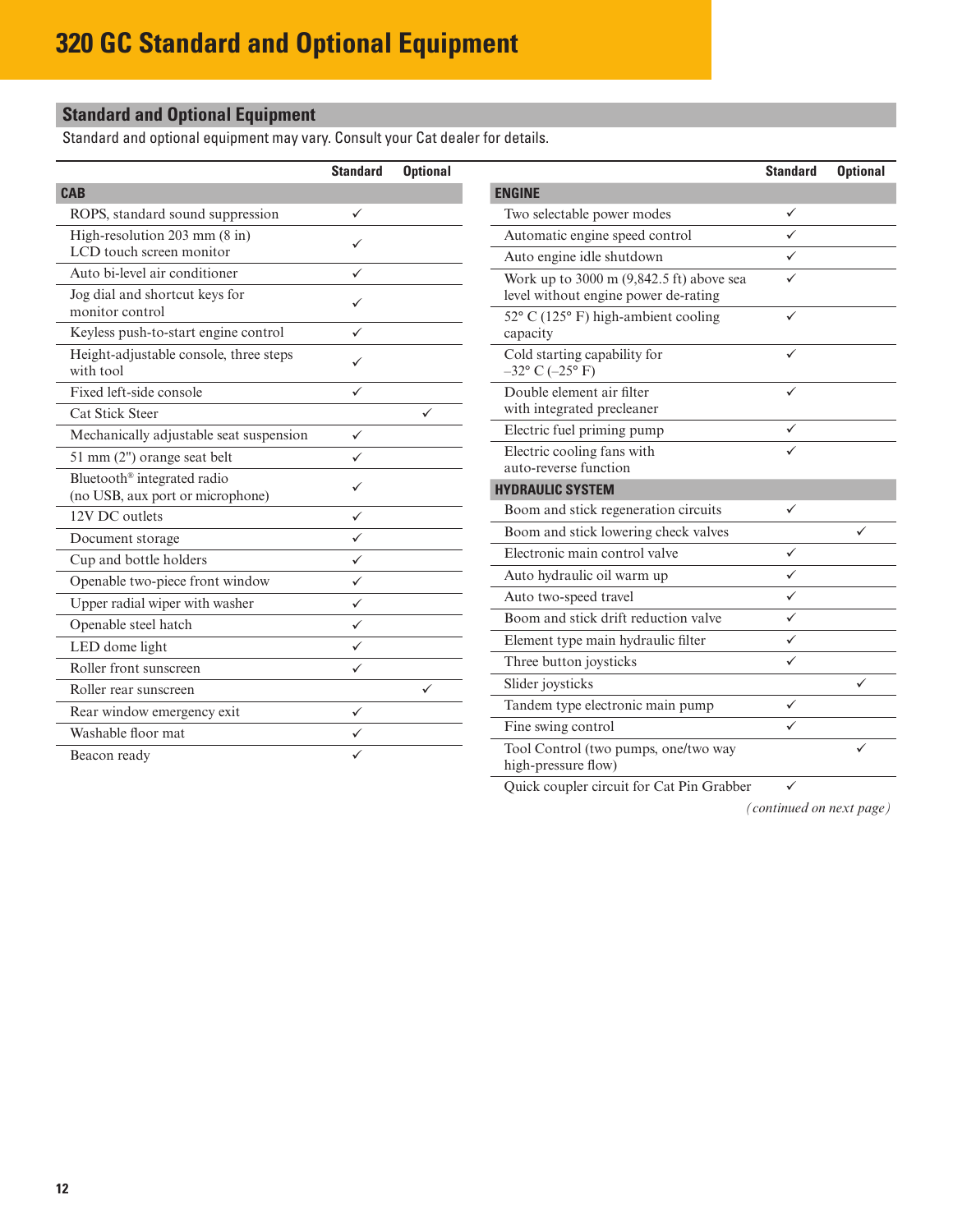# **Standard and Optional Equipment** *(continued)*

Standard and optional equipment may vary. Consult your Cat dealer for details.

|                                            | <b>Standard</b> | <b>Optional</b> |                                                     | <b>Standard</b> | <b>Optional</b> |
|--------------------------------------------|-----------------|-----------------|-----------------------------------------------------|-----------------|-----------------|
| <b>UNDERCARRIAGE AND STRUCTURES</b>        |                 |                 | <b>CAT TECHNOLOGY</b>                               |                 |                 |
| 790 mm (31 in) triple grouser track shoes  | $\checkmark$    |                 | Cat Product Link™                                   | ✓               |                 |
| Bottom guards                              | $\checkmark$    |                 | Auto hammer stop                                    | ✓               |                 |
| Travel motor guards                        | ✓               |                 | <b>SERVICE AND MAINTENANCE</b>                      |                 |                 |
| Grease lubricated track links              | $\checkmark$    |                 | Scheduled Oil Sampling (S.O.S <sup>SM</sup> ) ports | $\checkmark$    |                 |
| Segmented track guiding guards             | ✓               |                 | Grouped location for engine oil                     | ✓               |                 |
| 4.2 mt (9,300 lb) counterweight            | ✓               |                 | and fuel filters                                    |                 |                 |
| Semi-HD swing frame                        | ✓               |                 | Ground-level second dipstick for engine oil         | $\checkmark$    |                 |
| Base frame with HD track rollers and       | ✓               |                 | Side entry to service platform                      | ✓               |                 |
| standard carrier rollers                   |                 |                 | <b>SAFETY AND SECURITY</b>                          |                 |                 |
| <b>BOOM, STICKS AND LINKAGES</b>           |                 |                 | Rearview camera                                     | ✓               |                 |
| 5.7 m (18'8") Reach boom                   | ✓               |                 | Right-hand-sideview camera                          | ✓               |                 |
| 2.9 m (9'6") Reach stick                   | $\checkmark$    |                 | Cat PL161 Attachment Locator                        |                 | ✓               |
| Bucket linkage, B1-family with lifting eye | ✓               |                 | Neutral lever (lock out) for all controls           | $\checkmark$    |                 |
| <b>ELECTRICAL SYSTEM</b>                   |                 |                 | Anti-skid plate and countersunk bolts               | ✓               |                 |
| 1,000 CCA maintenance-free                 | ✓               |                 | on service platform                                 |                 |                 |
| batteries $(x2)$                           |                 |                 | Ground-level accessible secondary engine            | ✓               |                 |
| Centralized electrical disconnect switch   | $\checkmark$    |                 | shutoff switch in cab                               |                 |                 |
| Programmable time-delay LED                | ✓               |                 | RH handrail and handhold                            | ✓               |                 |
| working lights                             |                 |                 | $(ISO 2867:2011$ compliant)                         |                 |                 |
| LED chassis light, LH boom light,          | ✓               |                 | Travel alarm                                        | ✓               |                 |
| cab lights - 850 lumens                    |                 |                 | FOGS guards                                         |                 |                 |
| RH boom light                              |                 | ✓               |                                                     |                 |                 |